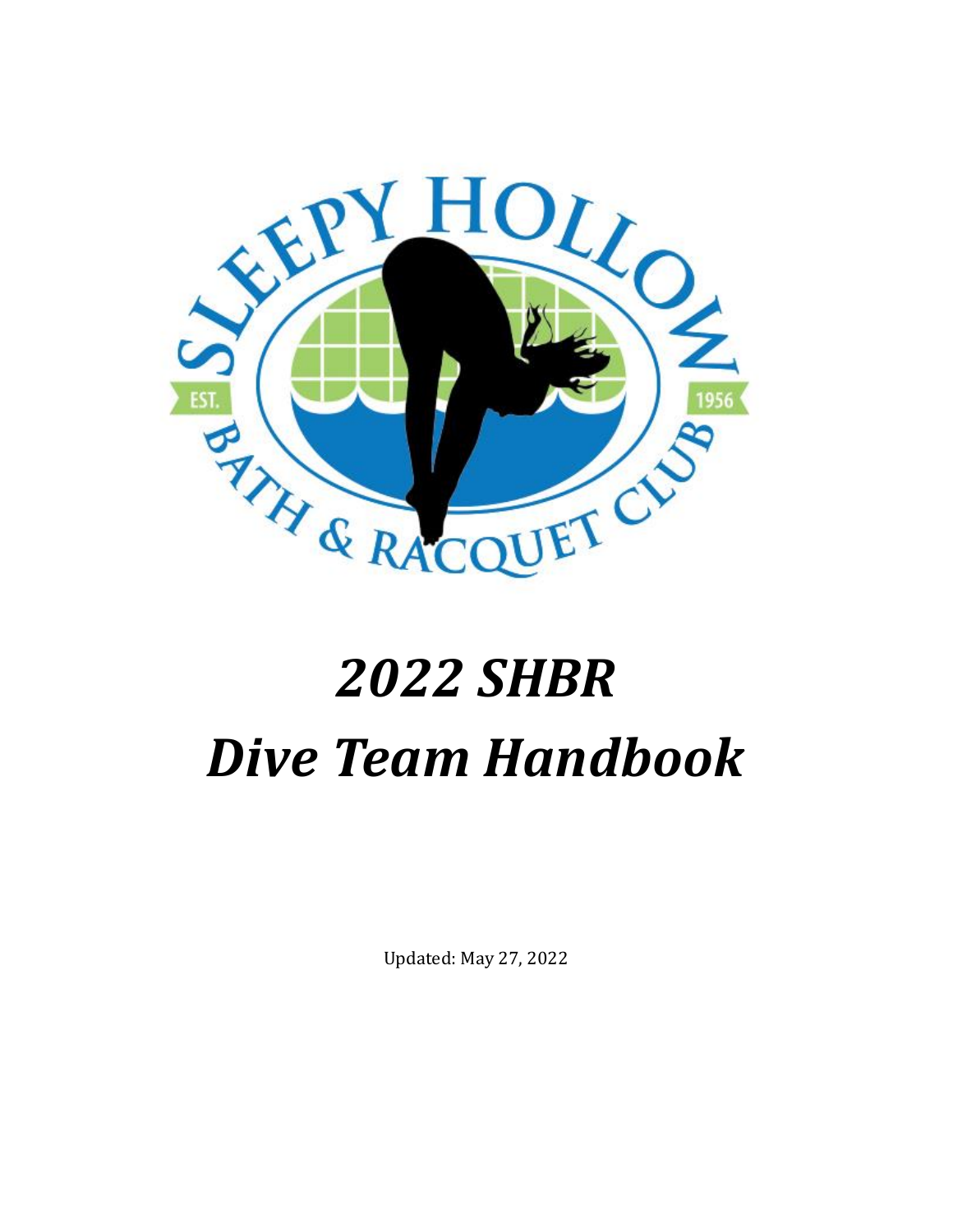

## <span id="page-1-0"></span>**Special Rules for 2022**

We have not been notified by NVSL that there will be any specific rules or precautions in lieu of the ongoing COVID-19 disease. SHBR Diving asks that you continue to use common sense precautions to ensure that you are comfortable with your/your family's health and safety. Please inform me, the Dive Representative, if you want us to be aware of any special cases or precautions you would like us to take.

## <span id="page-1-1"></span>**Welcome**

This handbook is for families interested in diving at Sleepy Hollow Bath & Racquet. It has been updated for the summer of 2022. We hope this will answer any questions you have about the dive program but if it does not you may contact the Dive Representative at [diving@shbr.org](mailto:diving@shbr.org) or the Aquatics Board member at [aquatics@shbr.org.](mailto:aquatics@shbr.org)

Thanks for reading and I sincerely wish you a fun summer on the board at SHBR!

James Willis

James Wilkins

SHBR Dive Representative

### **Contents**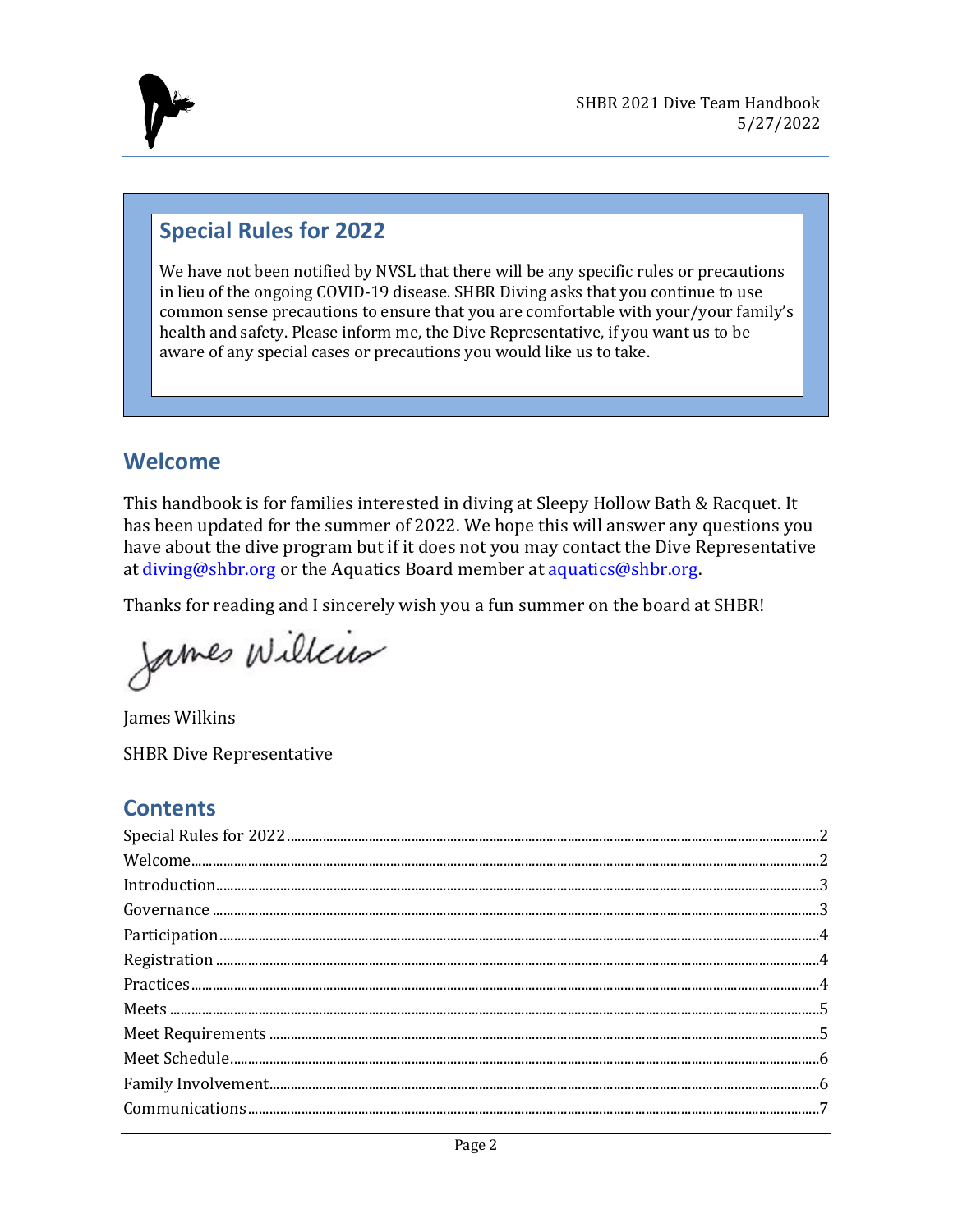

## <span id="page-2-0"></span>**Introduction**

*"Diving is a leap of faith plus gravity."*

*― Gabrielle Zevin*

Diving is a sport that nearly everyone can try but fewer master. The primary goal of the SHBR Dive Team is to nurture kids who want to try diving for fun as well as those who want to compete at the highest levels — because sometimes a diver in the first group later joins the second group.

As such, we rely on the coaches, staff, team members, and their families to keep SHBR Dive a fun, positive, learning environment for all levels and ages. Unlike many team sports, it's often the novices that get the most cheering! We hope to foster this supportive attitude throughout our practices, meets, and other activities.

## <span id="page-2-1"></span>**Governance**

The SHBR Dive Team operates under the auspices of the Northern Virginia Swimming League (https://dive.mynysl.com/). They provide rules, insurance, and general governance over the swim and dive meets for most of the clubs in the greater area.

The NVSL Dive Handbook will be here: https://dive.mynysl.com/handbook.pdf (still 2021 version as of 5/27/2022)

We also follow all rules put forth by SHBR in our Club Rules and Bylaws (login required to see [https://shbr.org/membership/documents/\)](https://shbr.org/membership/documents/). When we visit other clubs, we will be good ambassadors and respect their property.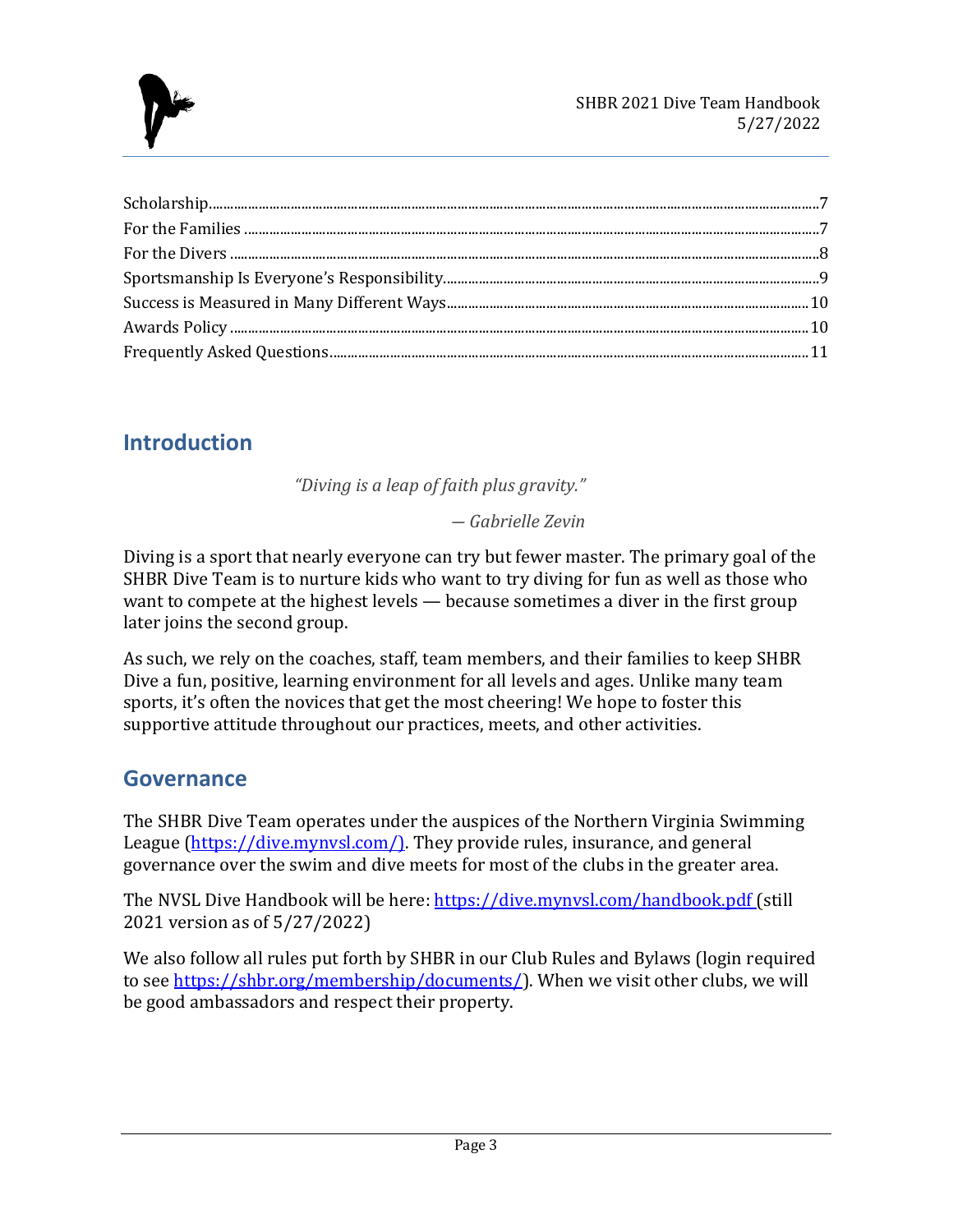

## <span id="page-3-0"></span>**Participation**

New, and especially younger divers, will be asked to perform a swim test to ensure they are safe in the pool. The test is given by the head coach and generally consists of seeing if the diver is able to:

- Safely go (jump or dive) off the end of the diving board unassisted
- Swim to the ladder or pool side and get out of the pool

A diver that may not be ready to join the team at the beginning of the year may re-apply with the Diving Representative at any time during the dive season.

# <span id="page-3-1"></span>**Registration**

You may indicate an interest in Diving in the new eSoft Planner system. This is a good way to identify new divers so that their families are made aware of team events and general news. To indicate interest in dive, login to the new [eSoft site,](https://www.esoftplanner.com/v3/planner/login.php?access=0dG81LSVxNmo65bIxGiCx5mJqA==) find the My Account menu item on the left and select My Interests and then Dive.

We are using SwimTopia to manage the team this year, for the first time. If you have worked with SwimTopia on the SHBR swim side, you will likely be familiar with the [SHBR Dive SwimTopia](https://shbrdive.swimtopia.com/) site.

The required registration and associated waivers are now handled by SwimTopia. The SHBR Dive and Swim SwimTopia sites are not linked, so you will need to fully complete the dive registration even though you may have already done this for Swim.

**The registration and waiver must be completed before your diver can attend a SHBR Dive Team practice or meet.**

# <span id="page-3-2"></span>**Practices**

We will have a number of practices throughout the week. They will be posted on the SHBR [website](https://shbr.org/dive/dive-team/) and the SHBR [Calendar.](https://calendar.google.com/calendar?cid=c2hicnNlYWxzQGdtYWlsLmNvbQ) Since our season begins before school ends, we will have afternoon practices initially. Once school is out, we will add day time practices as well. In order to be considered a diver "in good standing" you are expected to attend practices during the week. Please send a note to [shbrdivecoach@gmail.com](mailto:shbrdivecoach@gmail.com) if you cannot attend practice.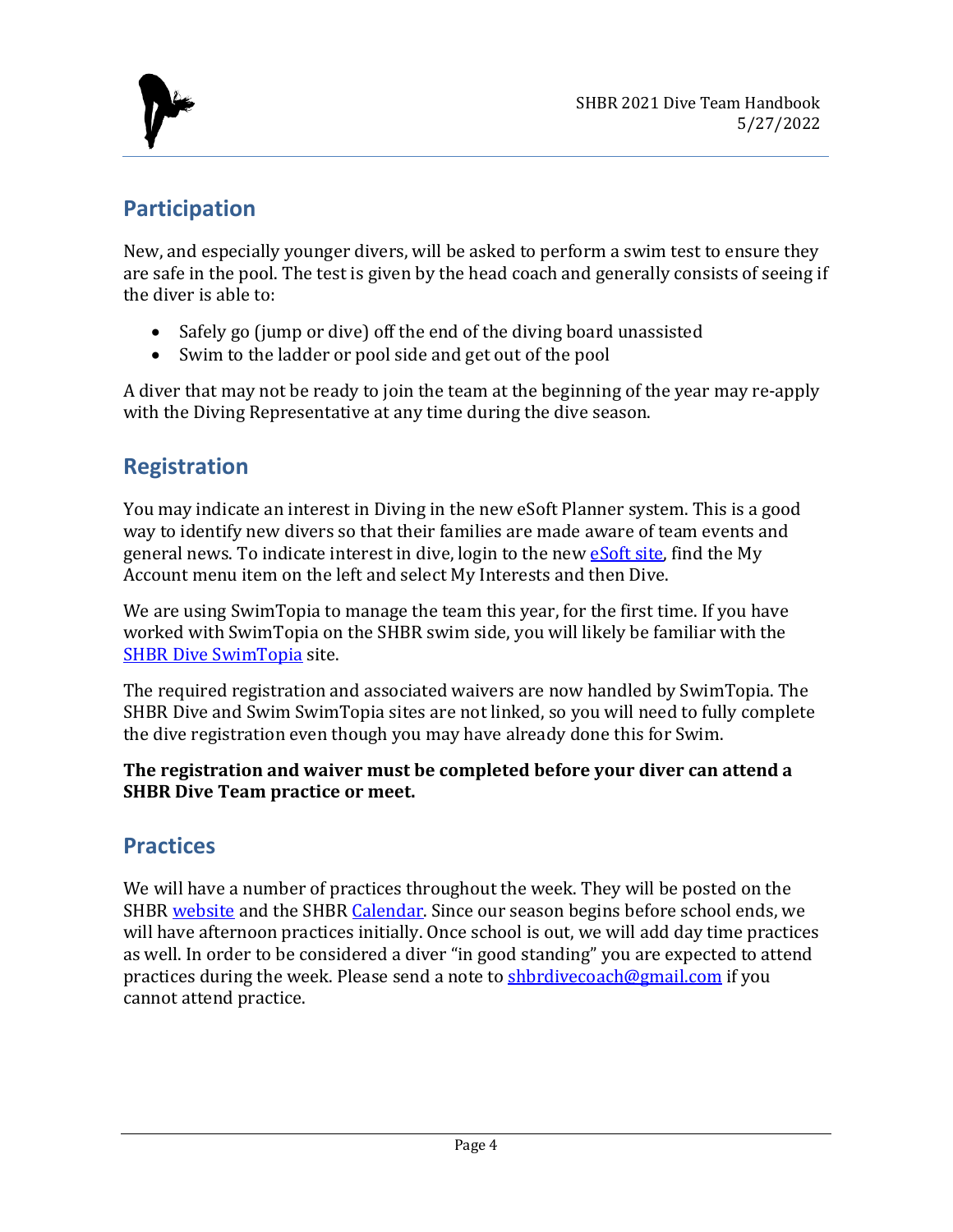

## <span id="page-4-0"></span>**Meets**

During the dive season, we will have **A Meets** and **B Meets**. A Meets are competitive and against divers from another pool in our division. B Meets are developmental and may be intrasquad or with another pool. Generally, more experienced divers will participate in A Meets while B Meets are good for allowing newer divers to try out dives and get them more comfortable with what goes on during a meet.

A Meets are held on Tuesday evenings, starting in late June. We have 5 scheduled A Meets for 2022 (not including Divisionals). We have not scheduled B Meets yet, as they are generally scheduled closer to opening.

While we do not yet know if some clubs, including SHBR, will have special rules for people attending meets (social distancing, limited attendance, etc.) this summer, there is no pool entry fee/guest pass required for family members watching meets at home or away.

There are other opportunities for competitive meets. NVSL has the following available to their divers:

- Wally Martin Memorial Meet, July 10 at 8:00 AM at Oak Marr Rec Center; This competition is for synchronized diving and 3 meter diving.
- Cracker Jack Meet Invitational, July 17 at 8:00 AM at Ravensworth; This is a huge, high-energy, multi-pool meet designed for newer divers.
- Division Individual Championship Meets, July 24 at Lakeview; The top scoring divers in each division compete against each other.
- All-Star Meet, July 31 1 8:00 AM at Fairfax Station; The top divers from each division compete.

## <span id="page-4-1"></span>**Meet Requirements**

Girl and boy divers fall into the following age groups:

- Freshmen 10 and under
- Iuniors 11 and 12
- Intermediates 13 and 14
- Seniors 15, 16, 17, and 18

Sometimes younger divers may be asked to "dive up" in an older group but an older diver is not permitted to dive in a younger group.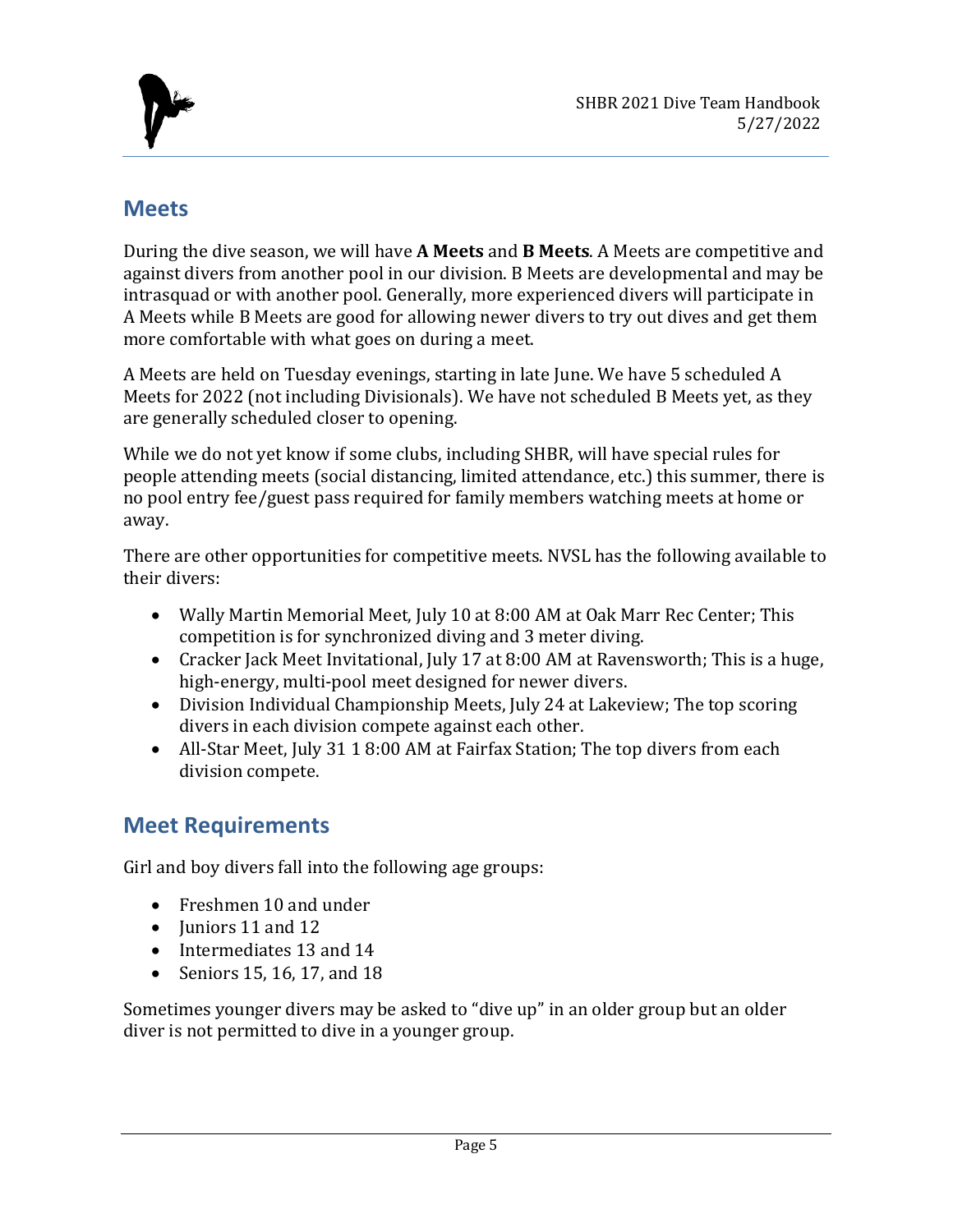

## <span id="page-5-0"></span>**Meet Schedule**

2022 SHBR Meet Schedule for Division V

- June 21 Stratford at SHBR
- June 23 B Meet with SHRA, location TBA
- June 28 SHBR at Lakeview
- July 5 SHBR at Mantua
- July 12 Ravensworth at SHBR
- July 19 SHBR at Parliament
- July 24 Divisionals at Lakeview

## <span id="page-5-1"></span>**Family Involvement**

We literally cannot run this program without your help. Did you know that it (ordinarily) takes eight to eleven officials to effectively run a dive meet? Each team provides half. In order for the program to continue, we extend a hearty invitation to new volunteers to provide the needed support now and in the years to come.

Adult family members are invited to free-of-cost NVSL clinics so you can learn how to help out with a meet. We need **Meet Workers** (collect and add scores, announce dives), **Judges** (award scores to dives), and **Referees** (experienced judges who determine if a dive was performed correctly and help with dive changes).

The following clinics are available for new 2022:

#### **Team Reps**

• June 5, 8:30 PM at Sideburn Run

#### **Meet Workers**

• June 5, 9:45 AM at Sideburn Run

#### **Judges**

- June 5, 9:45 AM at Sideburn Run
- June 15, 6:30 PM at Camelot
- June 22, 6:30 PM at Camelot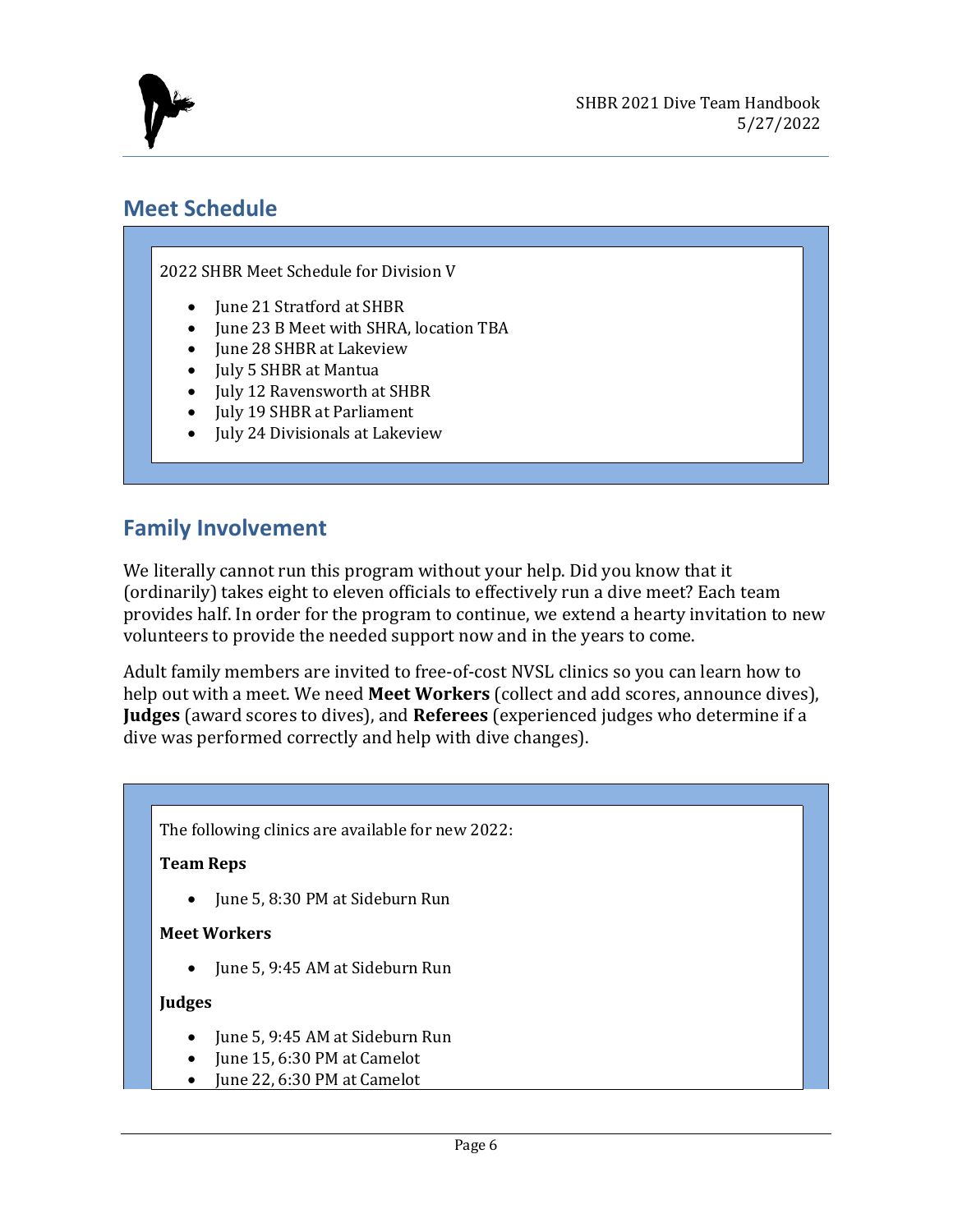

#### **Referees**

- June 7, 6:30 PM at Truro
- June 12, 2:00 PM at Chesterbrook

#### **Coaches**

June 11, 4:00 PM at Camelot

If you have questions or suggestions, please contact the SHBR Dive Team Representative at [shbriving@shbr.org.](mailto:shbriving@shbr.org)

# <span id="page-6-0"></span>**Communications**

Since we live in an information age and different types of communications are more effective for some, we have a number of ways for you to be notified about SHBR Dive Team goings-on.

- The SHBR website [\(https://shbr.org/dive/dive-team/\)](https://shbr.org/dive/dive-team/) has general information, the SHBR waiver, and other communications.
- Communications will be sent out to registered dive families through SwimTopia (https://shbrdive.swimtopia.com/)
- The SHBR Status Twitter account [\(https://twitter.com/SHBRstatus\)](https://twitter.com/SHBRstatus) provides notifications about up-to-the-minute news like weather closings and social events.

# <span id="page-6-1"></span>**Scholarship**

NVSL offers a number of scholarships for graduating high schoolers. Please see their page on scholarship for more information from last year [\(https://dive.mynvsl.com/documents?folder\\_id=26937\)](https://dive.mynvsl.com/documents?folder_id=26937)

# <span id="page-6-2"></span>**For the Families**

Relax, your children are in great hands. Diving is a safe, fun, and exciting sport, despite what may appear to be terrifying feats of death-defying danger. We remain proud of the fact that there has **never** been a serious (i.e. debilitating or fatal) injury associated with NVSL or US Diving. Almost all the injuries reported in the press are the result of horseplay and not organized diving. Make sure your diver understands the difference.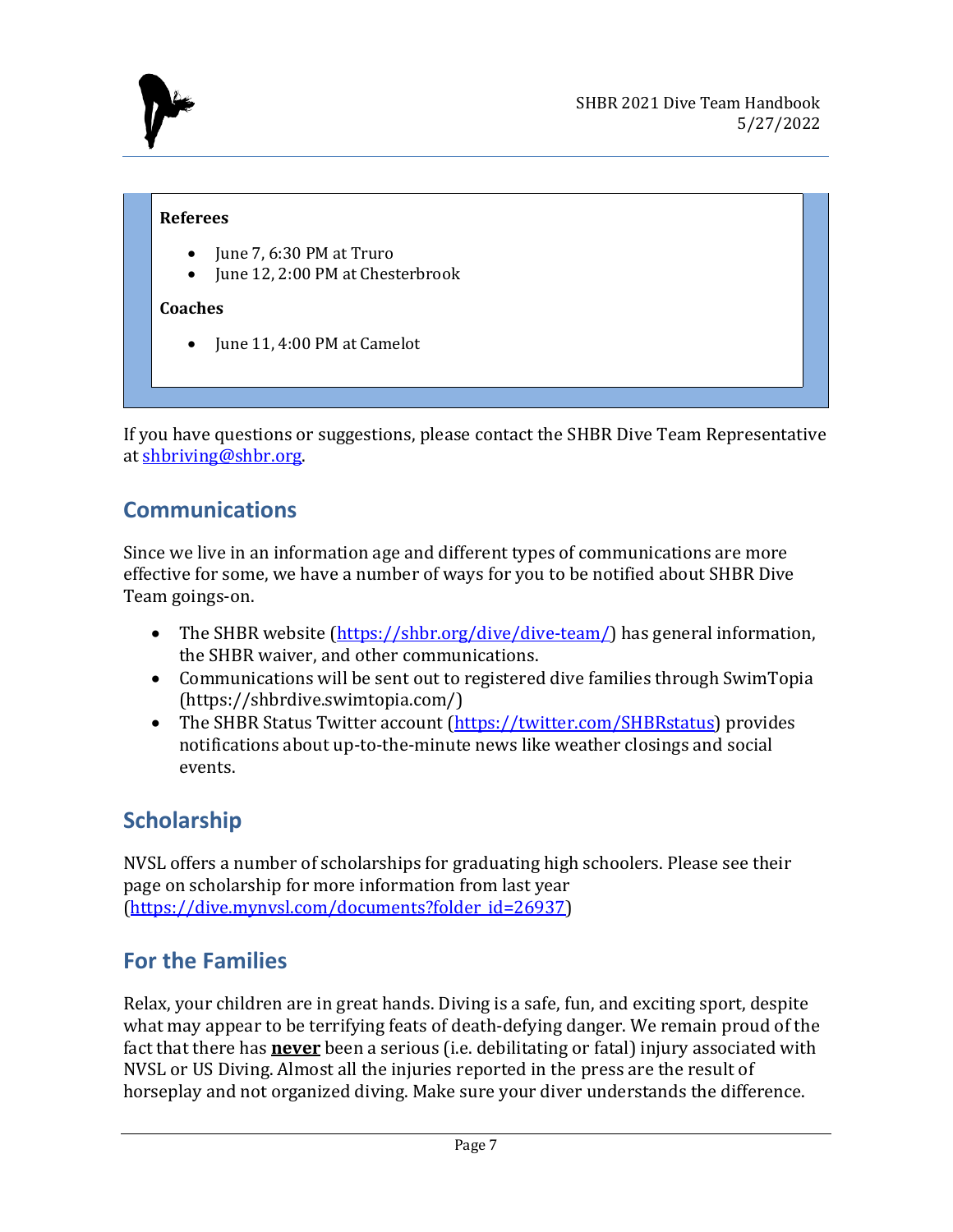

No matter what your child's dream may be, it is important that it is his or her dream. It is our job as parents, organizers, and coaches to see that those dreams are nurtured and help them become true.

Through diving your child can acquire:

- Improved athletic skills
- A positive self-image
- Improved social skills from interacting with teammates and coaches
- An ability to deal with success and disappointments, and
- Sportsmanship and leadership skills

Diving is a sport that is best performed when the athlete is relaxed. To reduce stress, it is important that the diver's self-esteem (or the parents') does not depend on the outcome of a meet or the performance of a particular dive. Win or lose, a diver must know that he or she has the support of his or her parents.

To learn more about the sport you can go to [www.usadiving.org,](http://www.usadiving.org/) where they have a great deal of information regarding rules of the sport, how it is judged, and information on all the dives which are competed.

# <span id="page-7-0"></span>**For the Divers**

Put your faith and trust in the coaches. They have done this before and have done it themselves. They know what will happen if you do things properly or incorrectly.

- Try to be on time for practice.
- Perfect practice makes for perfect dives when we talk about practicing hard we mean concentrating on what the coaches are telling you to do and doing it the best you can.
- If you do not understand it is okay and just let the coaches know. Some of the language is new and may be different so saying if you are confused may help not just you but others as well.
- Try listening to coaches when they are instructing the other divers because you may learn something that is helpful to you.
- Be ready when it is your turn and always talk to the coaches.
- If you are in doubt about what dive you are supposed to do in a meet, ask the judge or referee to repeat the dive.

Always remember that even the very best divers sometimes have a bad day. One thing you should understand is that even the best in the world, along with anyone else who ever flew off a diving board, eventually "smacks!" While it stings, it does not last long, does no permanent damage (Mom and Dad will especially be happy to hear this), and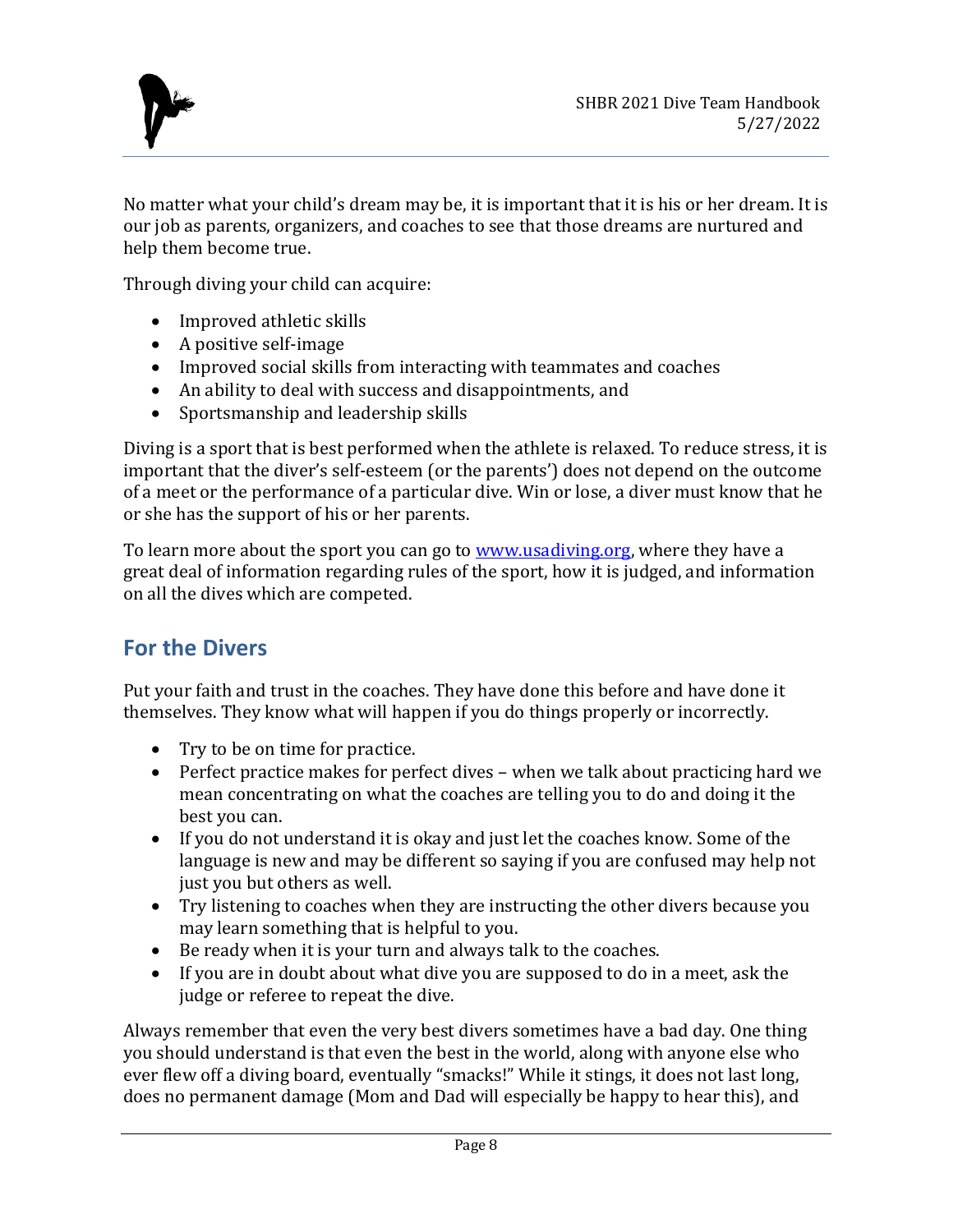

the sting goes away quickly. We call a "smack" the water giving you a high five. So, when it happens to you, don't let it bother you for more than the few moments that it takes to go away. No one will remember that you did it, but they will remember how you faced the adversity to triumph!

The portable raised platform provides a stable platform from which to practice some skills from the edge of the pool at the direction of the coaches. It is not a toy. It should remain stored beside the judges stand when not directed to be used by the coaches.

Last but not least, it is okay to be afraid, but it is important not to give into your fear. Have a healthy respect for the board and the water. Trust your coaches and you will unleash the thrill of the sport and learn to fly!

# <span id="page-8-0"></span>**Sportsmanship Is Everyone's Responsibility**

Both NVSL Swimming and Diving offer team Sportsmanship Awards. SHBR Diving has won this award numerous years. This is a matter of immense pride for SHBR and specifically our team.

Diving is highly competitive sport that requires keen mental skills along with many physical skills. There is a very little margin for error. The ability to be totally focused for a dive is essential, not only to achieve high scores but to avoid injury. Therefore, it is important that everyone do their best to not distract divers as they compete or practice to ensure everyone's safety. Everyone should be paying attention to what is happening on the boards, attempting to learn something about technique, polishing our judging skills, or simply enjoying the beauty of the graceful dive.

Please avoid unnecessary movement and noise about the deck during the competition. This is especially true if the movement is within eyesight of the diver on the board. Divers should not be doing stretching or drills associated with their dive within eyesight of the diver on the board. This is a matter of simply good manners. No one wants to be distracted when they are trying to concentrate. You expect this during your performance and no less will be required of you during our opponents' performance. Deliberate acts intended to distract a diver will not be tolerated and will be dealt with accordingly.

After the diver has been announced, before the dive is announced and after the diver is in the water, it is appropriate to cheer, stomp, whistle, and applaud. Team support is an essential element that cannot be overlooked. It is one of those synergistic events where the sum of the parts is greater than the whole. Team spirit and support can lift and individual's performance to levels not otherwise attained. In addition, it feels good! Who among us does not like to have someone calling our name, urging us on, or cheering our success? Any ideas for how to get more enthusiasm into our meets to show team spirit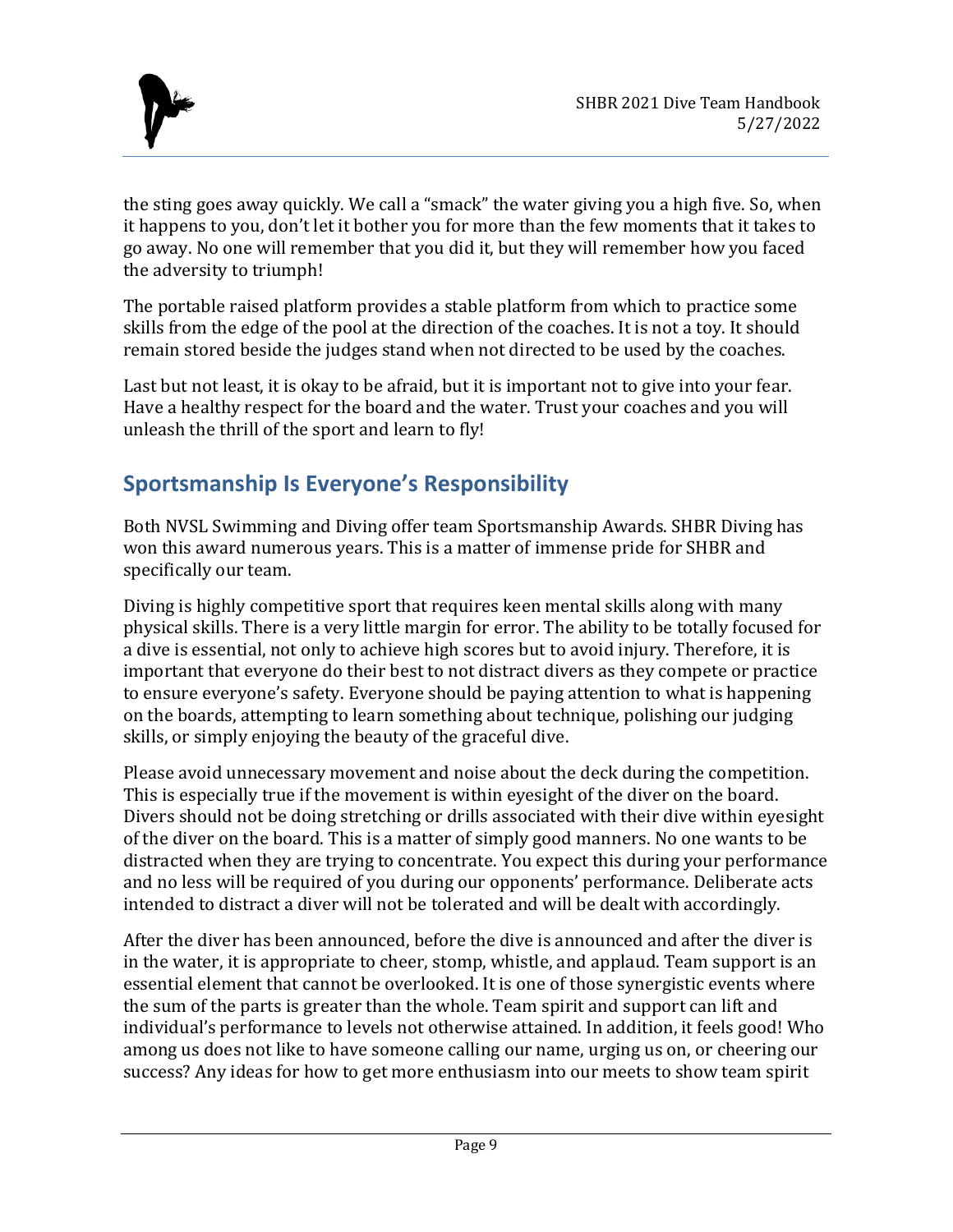

are welcome. Let's discuss how we can exercise some creativity within the bounds of diving etiquette.

Let's also understand that diving is a subjective sport that is judged by human beings. There are some things that judges really like (lots of height) and some things they do not like (not pointing your toes). But the people that are judging the event are giving their time and effort and deserve our respect. If you disagree with a judge's score that is okay, but it is inappropriate to make comments about the judges. It is also inappropriate to make comments about your own performance loud enough for others to hear, especially the judges. Save the self-criticism for private talks with the coaches.

There are good and bad judges and there are good and bad scores. Not everyone sees the dive the same way. We attempt to balance things out. There are five people scoring. The high and low scores are eliminated while the remaining scores are averaged. With all of that, sometimes it just does not turn out to be what we think is fair. That comes with the sport! If you are upset about the judging, you should talk to your coaches but **NEVER** complain to or make comments about the referee or the judges.

Meets are not a place for horseplay. If team members are determined to be disruptive or interfering with the competition, they will be asked to leave.

In short, respect for our teammates, meet officials, and our opponents is expected! Please try to be a good sport toward everyone.

# <span id="page-9-0"></span>**Success is Measured in Many Different Ways**

NVSL has spawned an enormous number of successful divers at every level of the sport. These levels include summer development/recreation, high school, collegiate (at Division 1, 2 and 3), National U.S. Diving levels, and the Olympics. There is no end to where this might lead your child. In diving, as in any endeavor, as one progresses it becomes more difficult and more demanding in terms of time, skill, and effort. Success in one area does not translate automatically to success in another. While some skills are easily applied, they may not immediately demonstrate success. Keep this in mind and it will make for a less stressful and more rewarding adventure in discovery for you and your diver.

# <span id="page-9-1"></span>**Awards Policy**

This section describes how team awards are granted. All awards are based on performance in the meets and with the team. Awards are broken into three categories: Participant, Scorer, and High Scorer within each age group for girls and boys. As previously mentioned, all divers are expected to come to practice every day **but at least**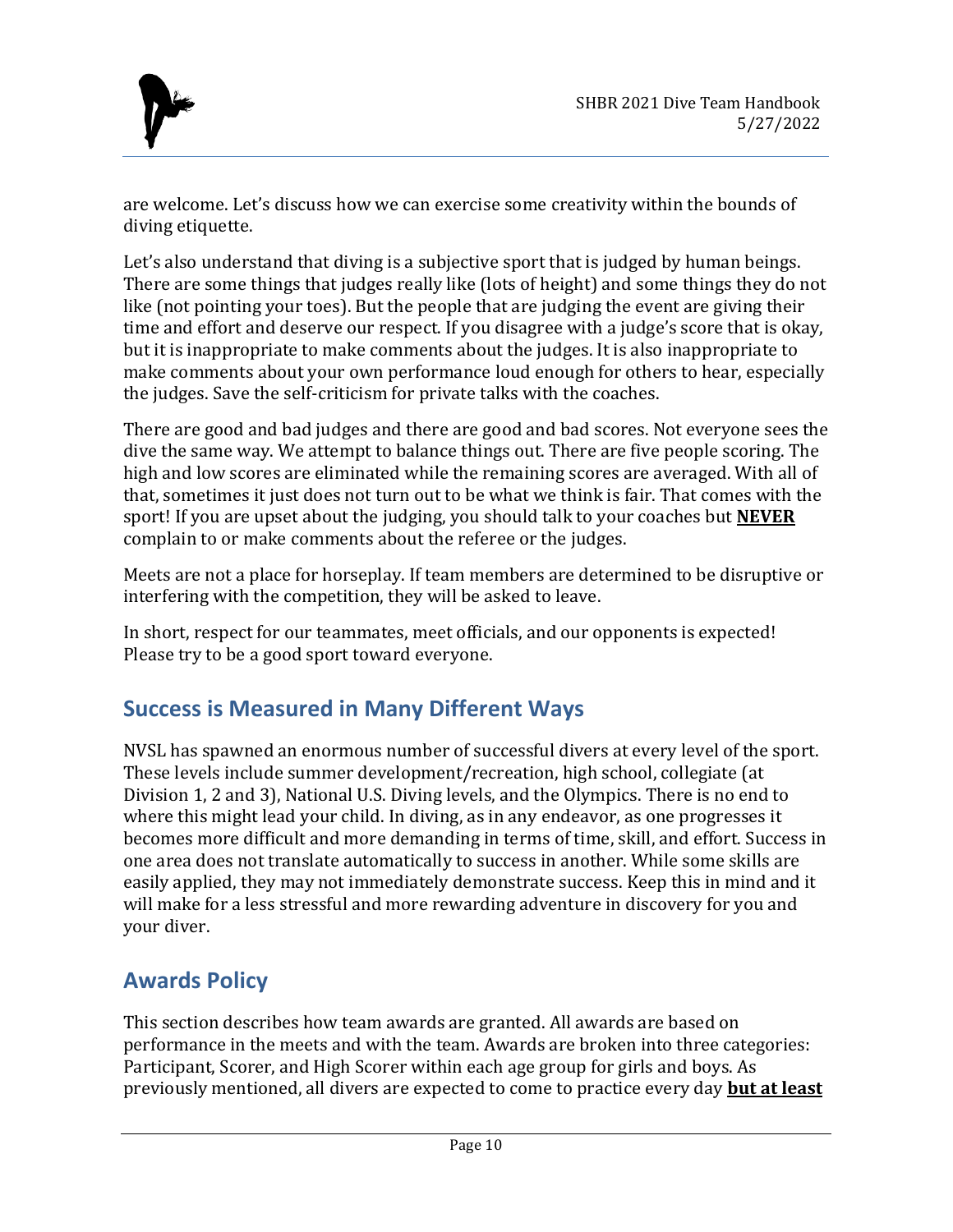

**twice per week**. If you do not practice and have not made specific arrangements with the coaches, you cannot dive in meets and there is no team award.

There may be times when a diver is asked to "dive up." It is allowed under NVSL rules and is an honor. It should not be viewed as a means to promote a diver at the expense of another diver. Diving-up means that the diver has the skills and ability to score points in the older age group that will be valuable to the team. We take this into consideration when calculating the high point awards within the diver's appropriate age group for team awards. If he or she does not win in the upper age group event, the last dive performed by the diver in the meet is eliminated. If the diver's resulting total score is high enough to have scored team points within the proper age group, the diver who dove-up will receive the appropriate points in the team awards calculation. Of course, the SHBR diver who did not "dive up" but who scored points for the team in the meet will also get credited with those points in the awards calculation. This applies to team awards only and not for determining the meet score and outcome. In this fashion, no diver is penalized, and it encourages divers to help the team score when appropriate.

All divers and their parents are encouraged to participate in the year-end awards. If you cannot attend, please contact one of the coaches or the Dive Representative to make arrangements for picking up your diver's awards. Awards may be collected by other teammates but only if prior arrangements have been made with the Dive Representative. If you are not able to attend the awards celebration and you do not make arrangements for pick up, we will place your diver's awards at the SHBR front desk and you will be responsible to pick up the award.

# <span id="page-10-0"></span>**Frequently Asked Questions**

#### **Who is eligible to be on the SHBR dive team?**

Any child up to the age of 18 (and 19 year-old who dove last year) who is a member in good standing and who passes the swim team swim test is eligible to go off the board, and is eligible to be a dive team member. All children under the age of 8 must show proof that they have taken and passed the swim team test in order to participate. Any child who the coaches have concerns about the child's ability to swim to the ladder may be required to take the swim test again in order to keep the child and others safe. Team members must obey all club rules and specific instructions from the coaches and team reps. Disruptive behavior in meets or practice WILL NOT BE TOLERATED. If a child is causing a disruption and posing a distraction for the coaches, there is potential for injury. That is not acceptable and the offending child, in the sole discretion of the coach and dive reps, will be dismissed from practice. If a parent it not available for a child 10 and under, the child will sit behind the coach until a parent returns.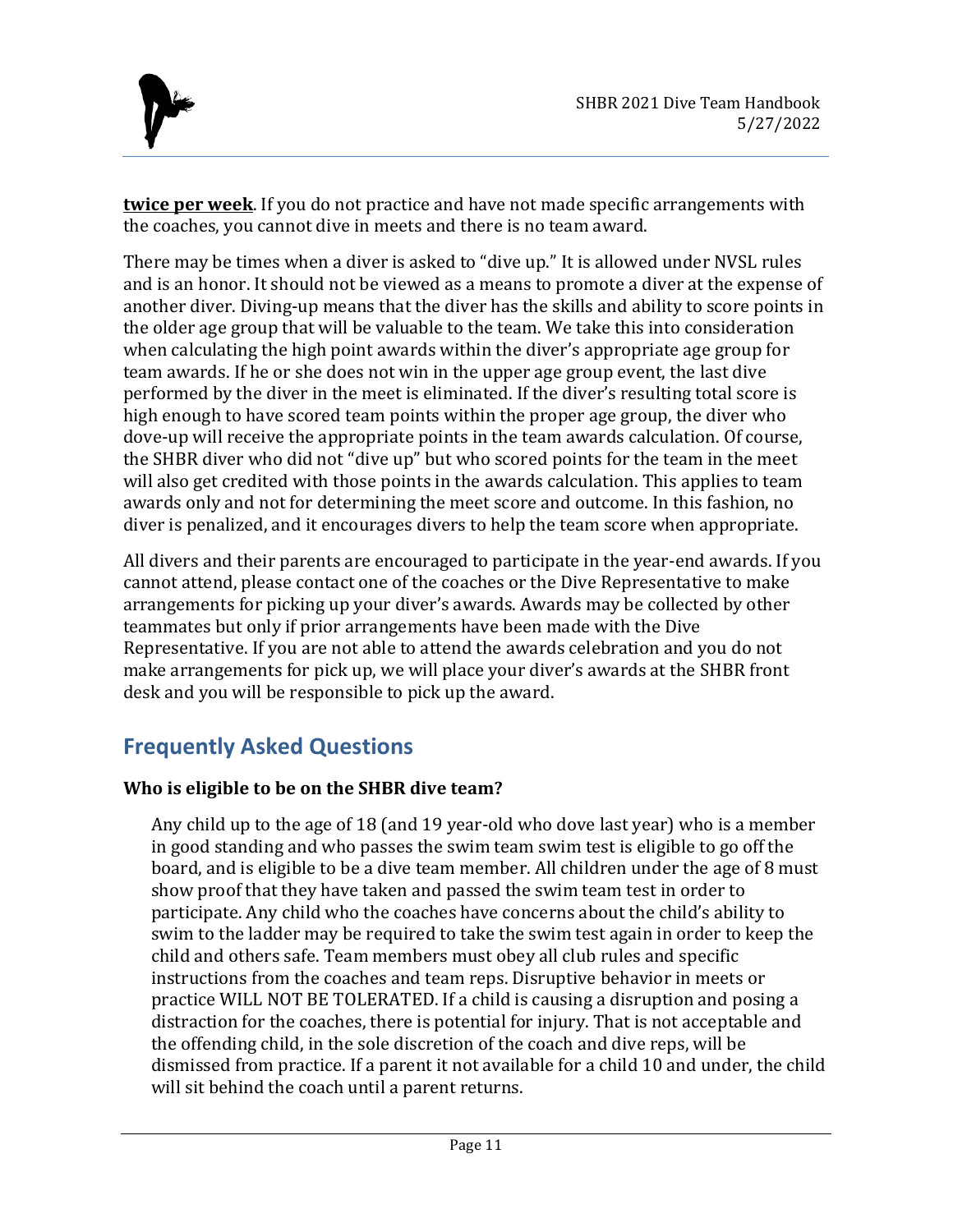

#### **What does good standing mean?**

It is required that you be a fully paid member of SHBR for your diver to participate with the team. According to NVSL rules, all members must be in good standing prior to participating in any event, including practices. Please be certain that your summer dues or summer membership is fully paid before sending your child to practice and you have registered for the team. Your cooperation will avoid putting the coaches in the awkward position of having to turn him or her away, avoid hurt feelings and the associated embarrassment for everyone. Violations can cause the entire season to be forfeited.

#### **What is the difference between an "A" meet and a "B" meet?**

An "A" meet is a meet that counts in our standings within the NVSL Dive league. The outcome of these meets will determine our standings in the Division. The year-end standings help determine the Division in which SHBR will compete for the next season.

A "B" meet is primarily for divers that are not yet ready for the full competitive regimen. It is meant to give a pressure-free opportunity to divers to try a new dive and have a meet atmosphere. **All** divers are eligible to compete in the "B" meets with ribbons for those who are not also "A" meet competitors. The same rules will apply to participants in the "B" meets as the "A" meets so we expect this will be a truly competitive event for everyone. This is especially true for first time divers to get the feel of competition without the pressure of team scoring.

#### **Who decides if my child is an "A" or "B' level diver? What meets should we attend?**

The Head Coach will work with your diver to determine if they have the requisite skills for a given meet. Per league rules, each team is allowed a maximum of 32 divers for dual meets. In the other major meets similar numbers and additional rules apply. The Coach determines how to best allocate those slots to provide the best opportunity for each diver and for the team as a whole.

#### **I need to talk to the coaches! What is the best time for that?**

Other than exchanging pleasantries during practice, please do not try to engage the coaches in a conversation during dive team practice. There is a lot going on, and the divers need the coaches' attention.

Misunderstandings or miscommunications should be addressed early before they become a more genuine issue. If you have questions or concerns, please raise them earlier rather than later.